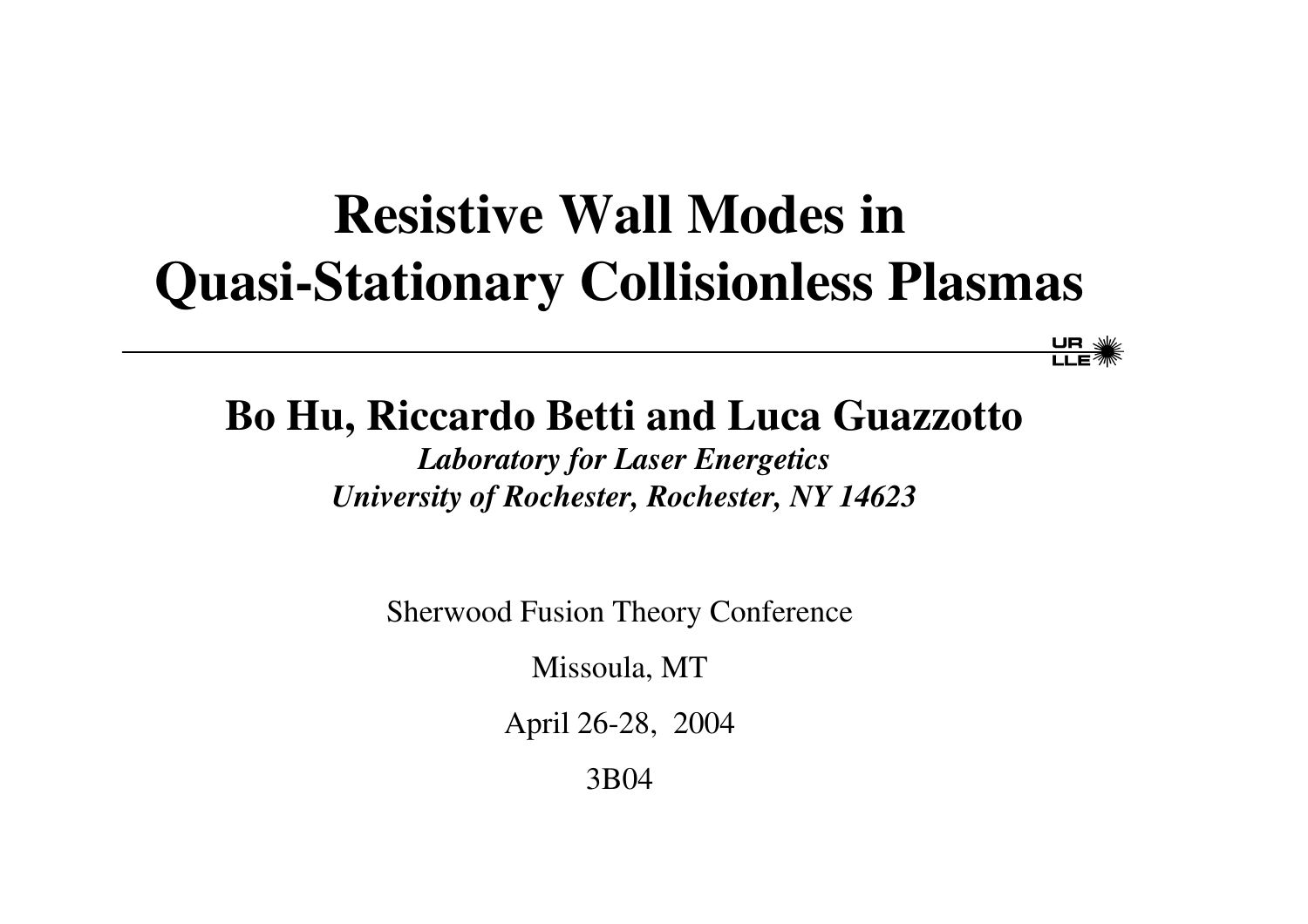# Motivations/Summary

- UR §<br>IT E
- High fusion power density requires high-β operation
- Rotational stabilization of RWM may not be effective in ITER
- Active feedback control may not completely suppress RWM due to wall-shielding

$$
\beta_{\text{max}}^{\text{optimum feedback}} \approx \frac{\beta_{\text{m}} + \beta_{\text{b}}}{2} \times
$$

- Fluid theory does not give accurate predictions
- $\bullet$  Consider mode-particle interaction. Trapped particles are stabilizing
- $\bullet$ • The RWM can be suppressed without rotation

\* Liu, Bondeson, Gribov, Polevoi, Nuc. Fus.44, 232 (2004)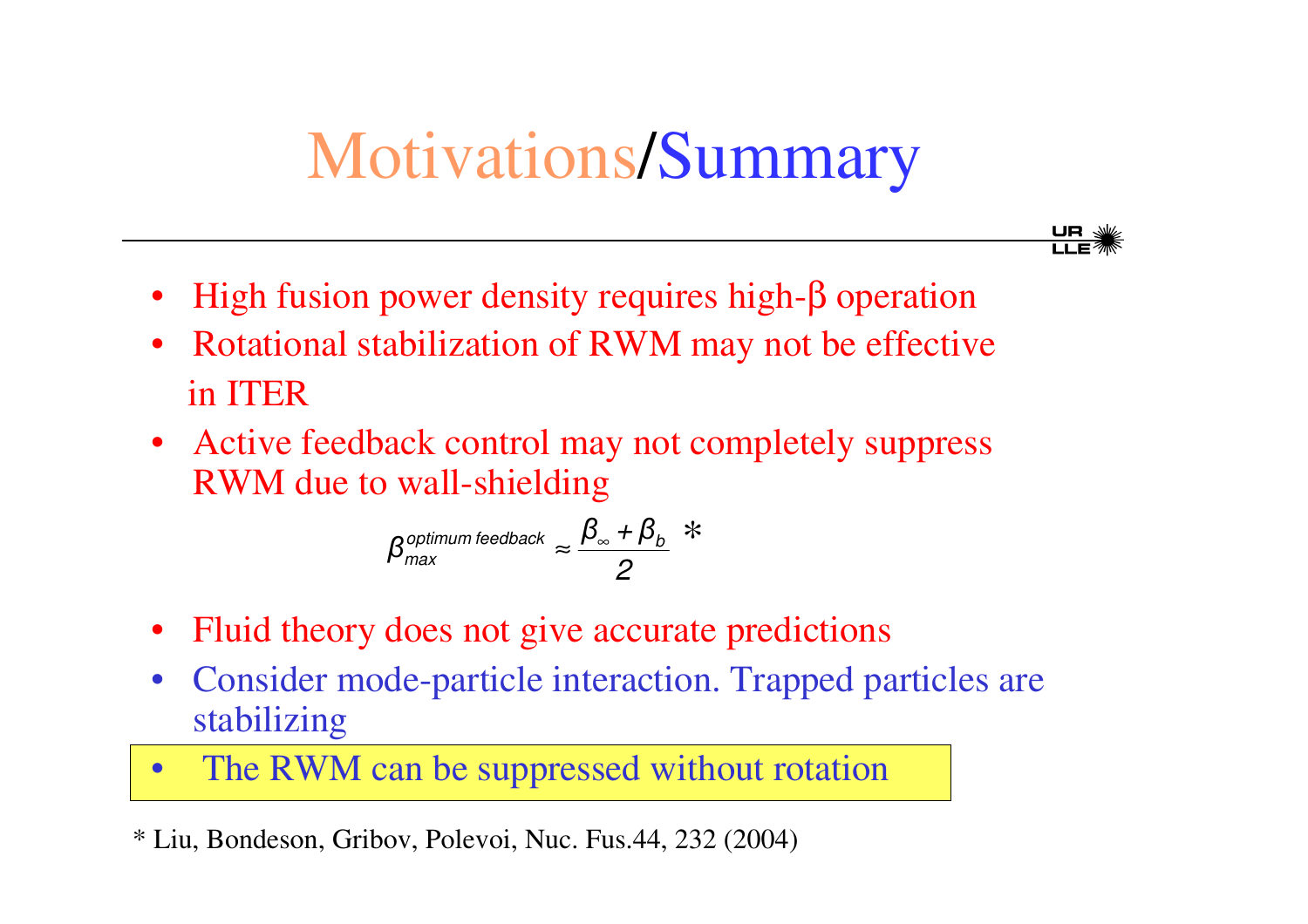## **Previous RWM theories predict stabilization for large plasma flows**

 $\frac{\mathsf{U}\mathsf{R}}{\mathsf{H}\mathsf{R}^2}$ 

- Rotation and dissipations are the essential ingredients for stabilization
- The main dissipative effects in high-temperature plasmas require large flow velocities: the continuum damping



Bondeson and Ward ('94), Betti and Freidberg ('95), Finn ('95), Fitzpatrick and Aydemir ('96)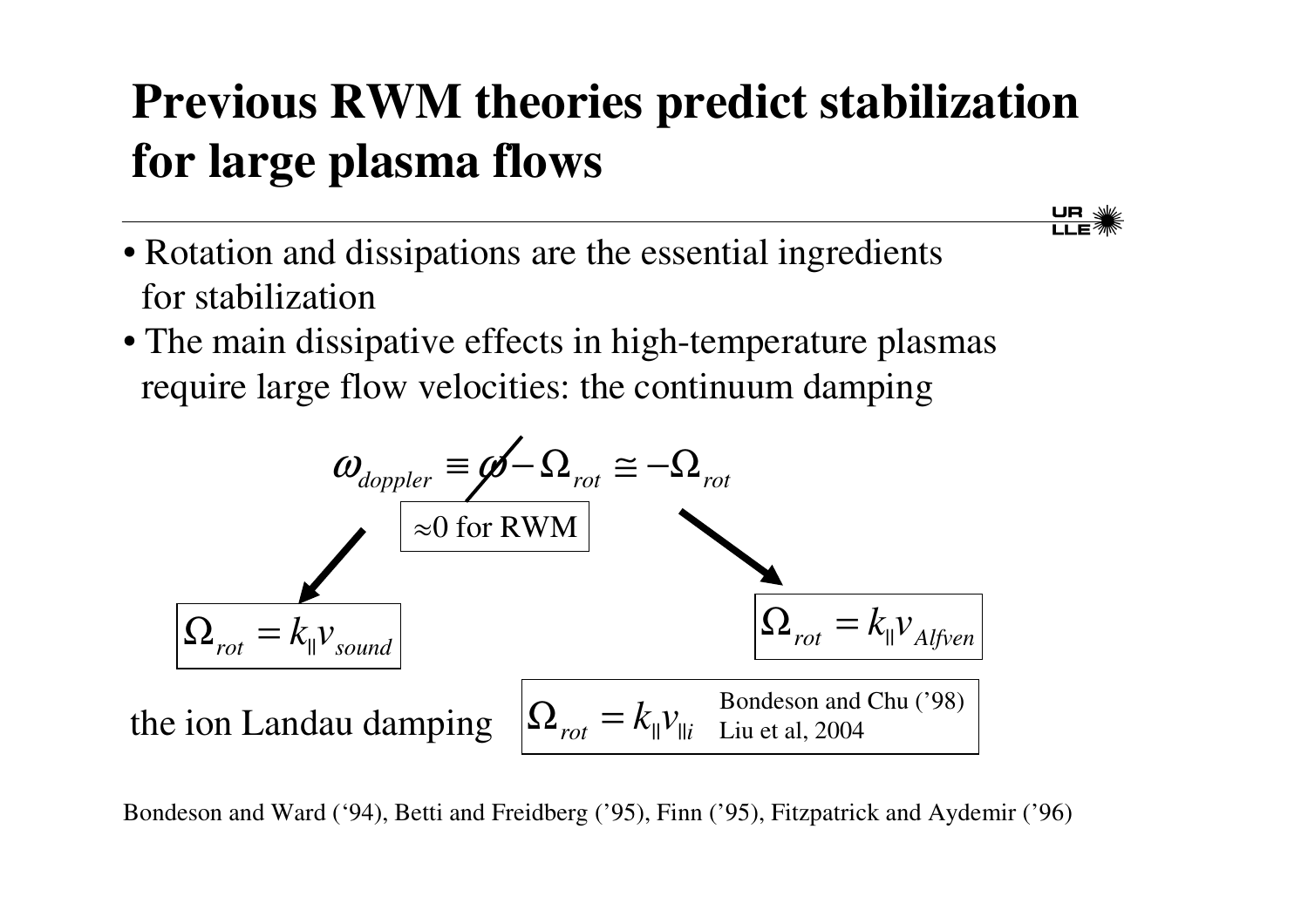## **RWM growth rate from the Energy Principle**

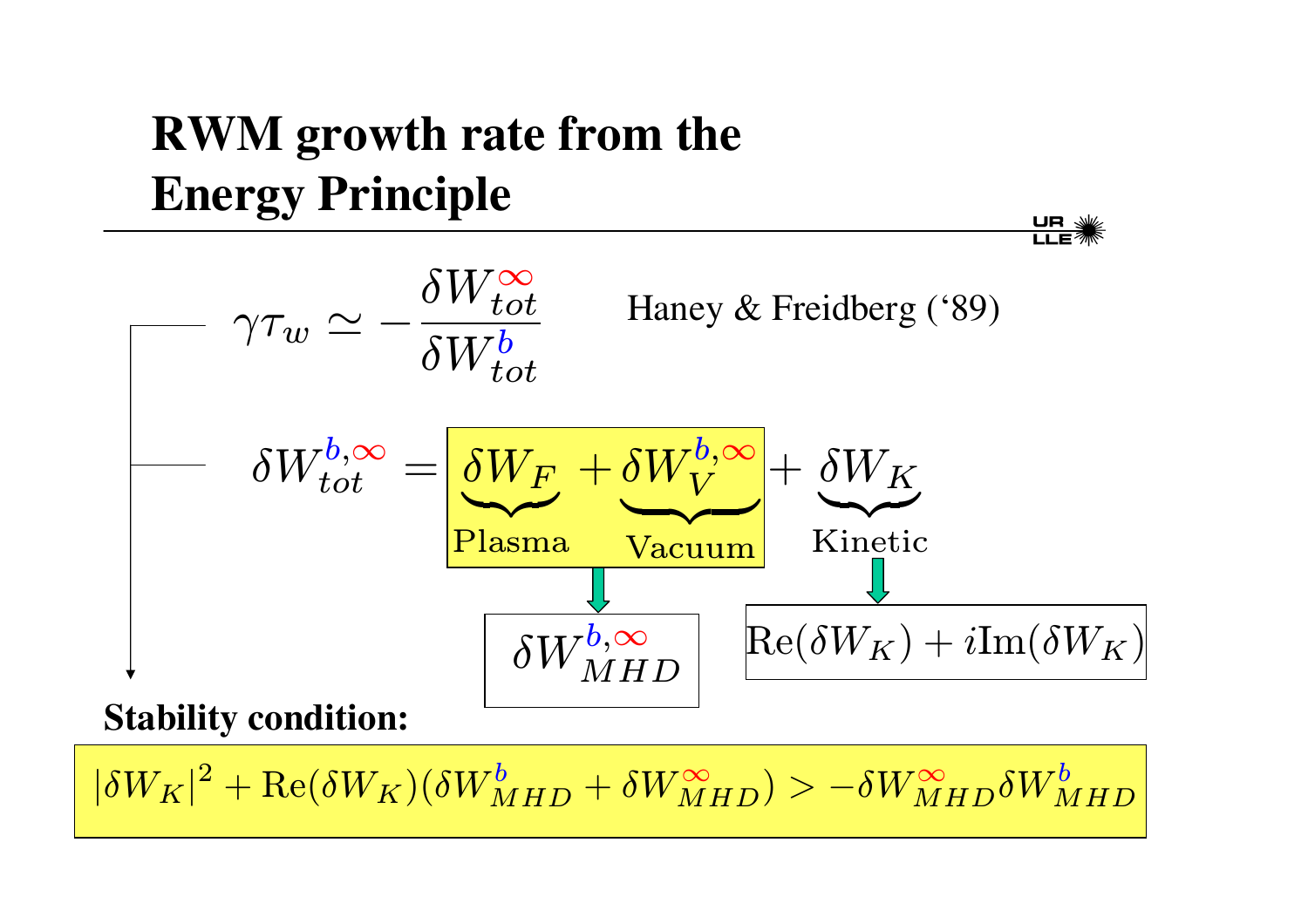#### **Qualitative analysis of the stability condition**

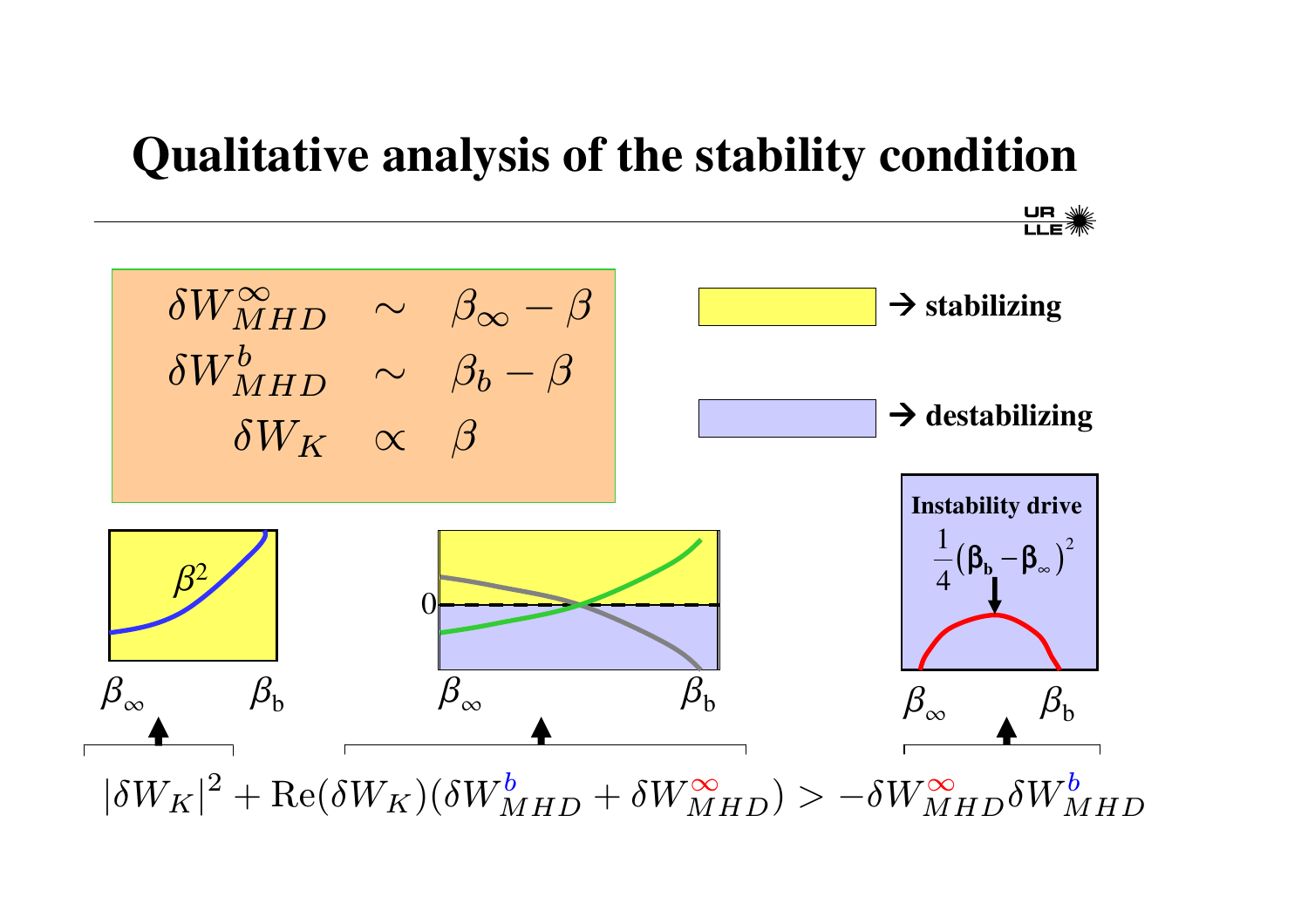#### **Five regimes of RWM stability/instability**

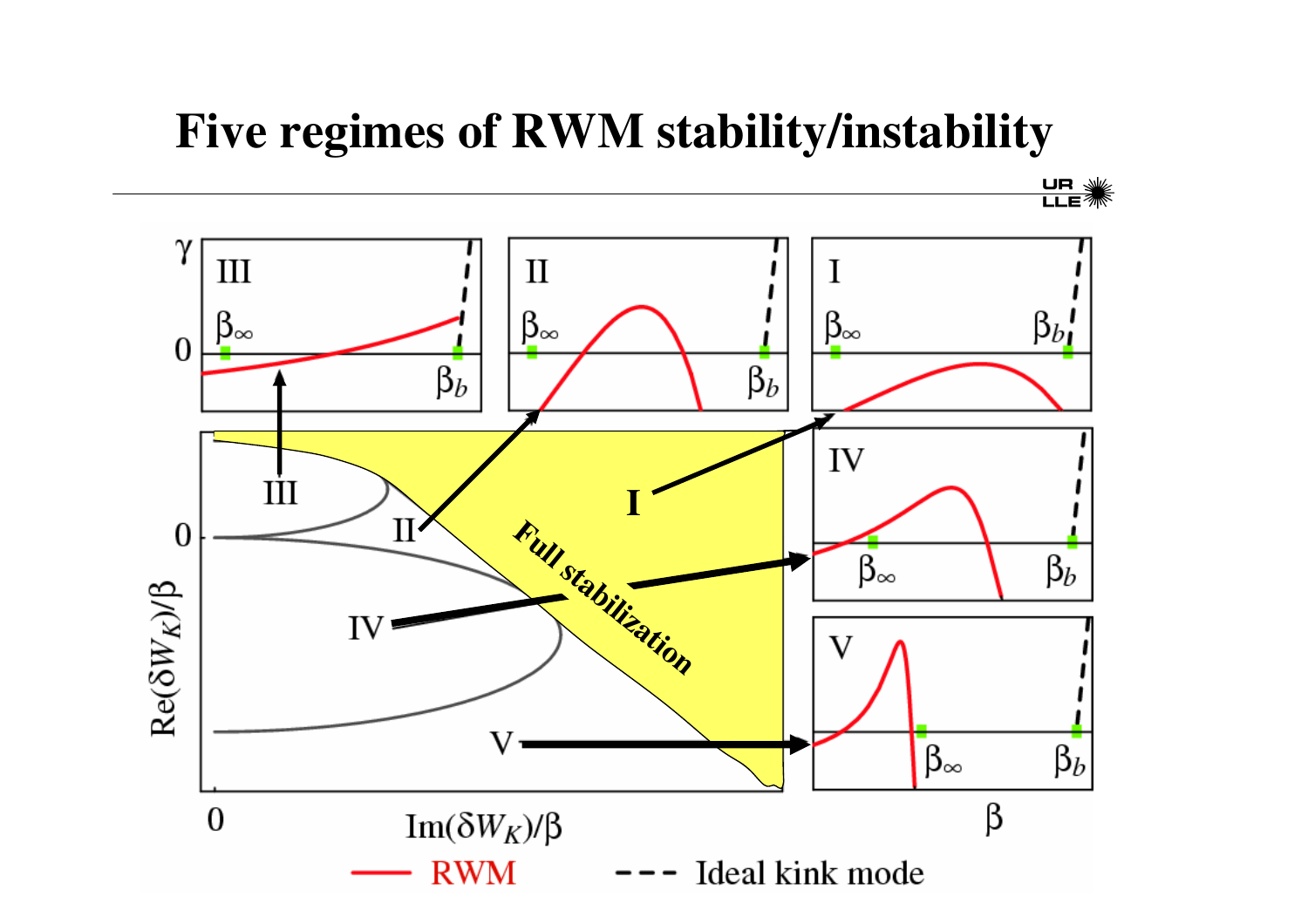#### **Kinetic theory of the RWM: approximations**

 $rac{\mathsf{U}\mathsf{R}}{\mathsf{L}\mathsf{L}\mathsf{E}}$ 

•RWM frequency: ω ~ $1/\tau_{_{\rm W}}$  –  $100/\,\tau_{_{\rm W}}$ 

- $\omega \ll \omega_{\text{Di}} \Leftarrow$  zero mode frequency  $(\omega_{\rm Di}$  magnetic drift frequency)
- $v_{\text{eff}} \ll \omega_{\text{Di}} \in$  collisionless ions
- $\Omega_{\rm rot}$   $\leq \omega_{\rm si}$   $\Leftarrow$  quasi-stationary plasma
- Retain finite equilibrium electric field E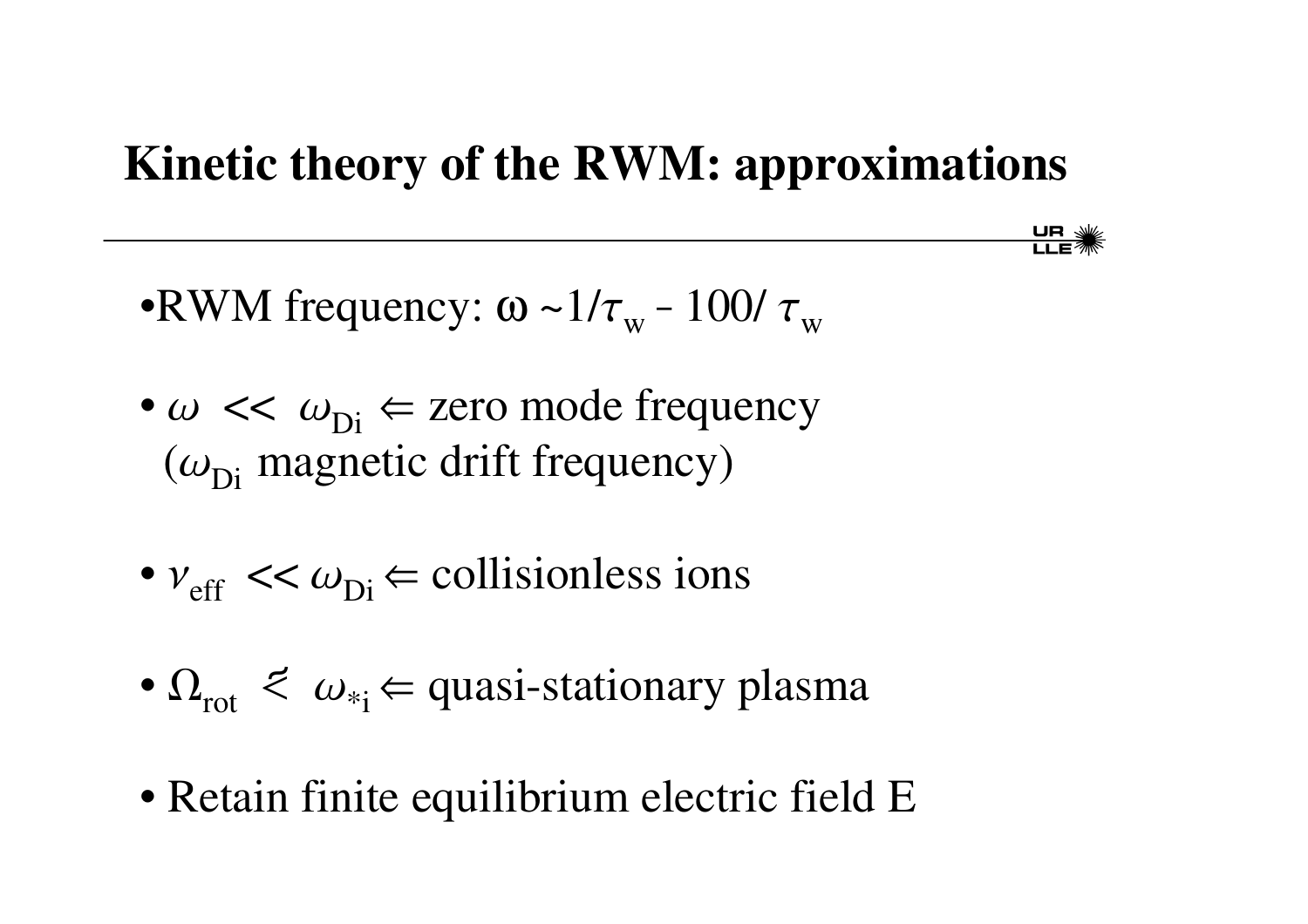### **Kinetic trapped-ion effects enter through the perturbed perpendicular pressure**



Electrostatic term  $\mathcal Z$ includes the equilibrium electric field  $\Phi$ and depends on ξ through quasi-neutrality  $\mathcal{Z}\equiv \Phi$  $\tilde{\Phi}+\tilde{\bm{\xi}}$  $\boldsymbol{\xi}_\perp \cdot \nabla \Phi$ 

∼

∼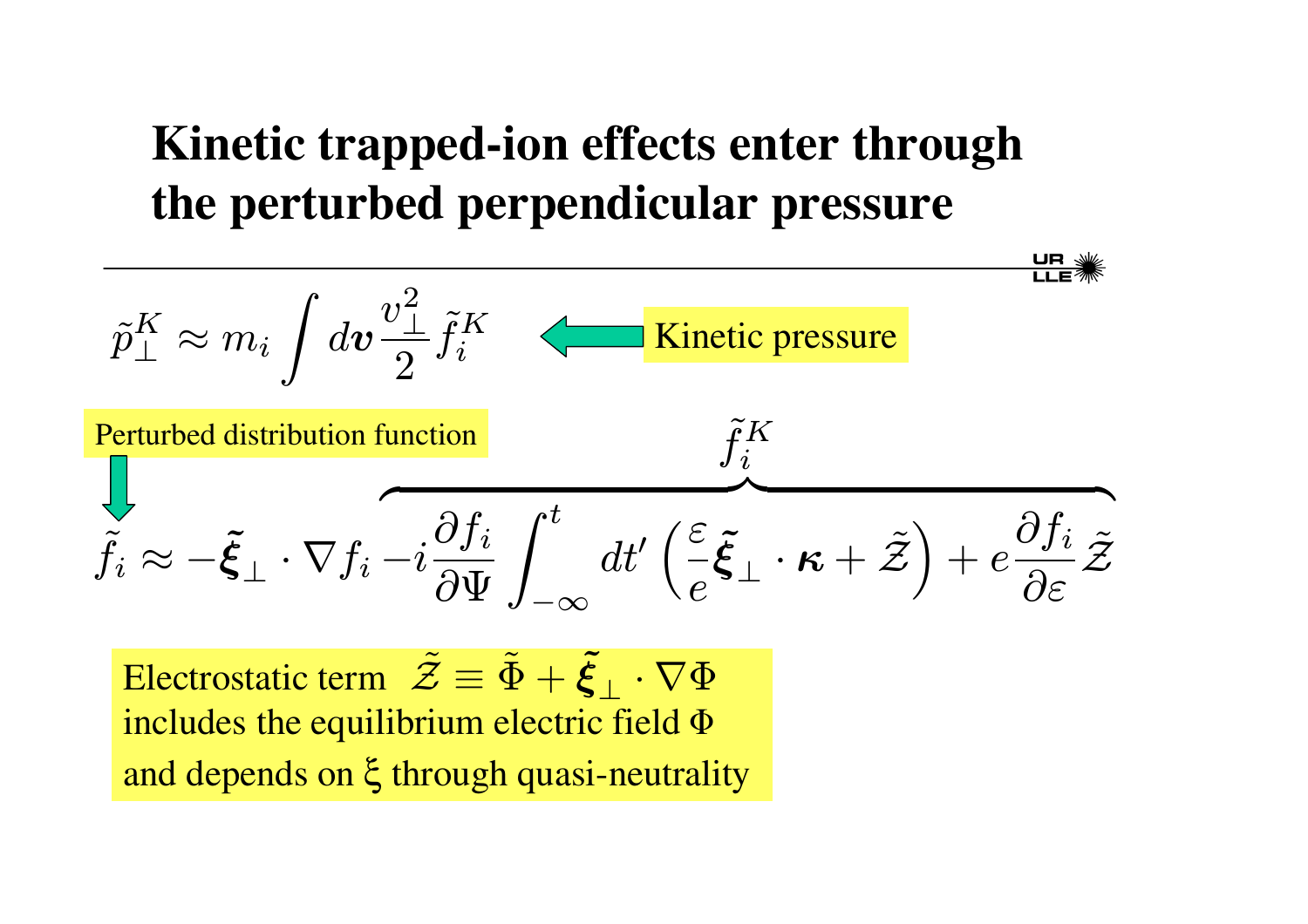## Large aspect ratio approximation for with nonzero equilibrium  $E$

 $\frac{\mathsf{U}\mathsf{P}}{\mathsf{I}\mathsf{I}}\mathsf{F}^*$ 

 $m$ -th poloidal harmonic

$$
\tilde{p}^K_m = \frac{2^{3/2} \epsilon^{1/2}}{\pi^{3/2}} \int_0^\infty \frac{d \varepsilon \varepsilon^{3/2}}{T^{5/2}} e^{-\varepsilon/T} \int_0^1 du K(u) p_i \hspace{-0.1cm} \lambda \sigma_m \sum_{\ell=-\infty}^{+\infty} \sigma_\ell \Upsilon_\ell
$$



$$
\sigma_m = \int_0^{\pi/2} d\chi \frac{\cos[2(m-q)\arcsin(\sqrt{u}\sin\chi)]}{K(u)\sqrt{1-u}\sin^2\chi} \quad \Upsilon_\ell = \int_{-\pi}^\pi \frac{d\theta}{2\pi} e^{-i\ell\theta + i\phi + i\omega t} \left(\frac{\varepsilon}{T_i}\tilde{\xi}_\perp \cdot \kappa + \frac{Z_i e}{T_i}\tilde{\mathcal{Z}}\right)
$$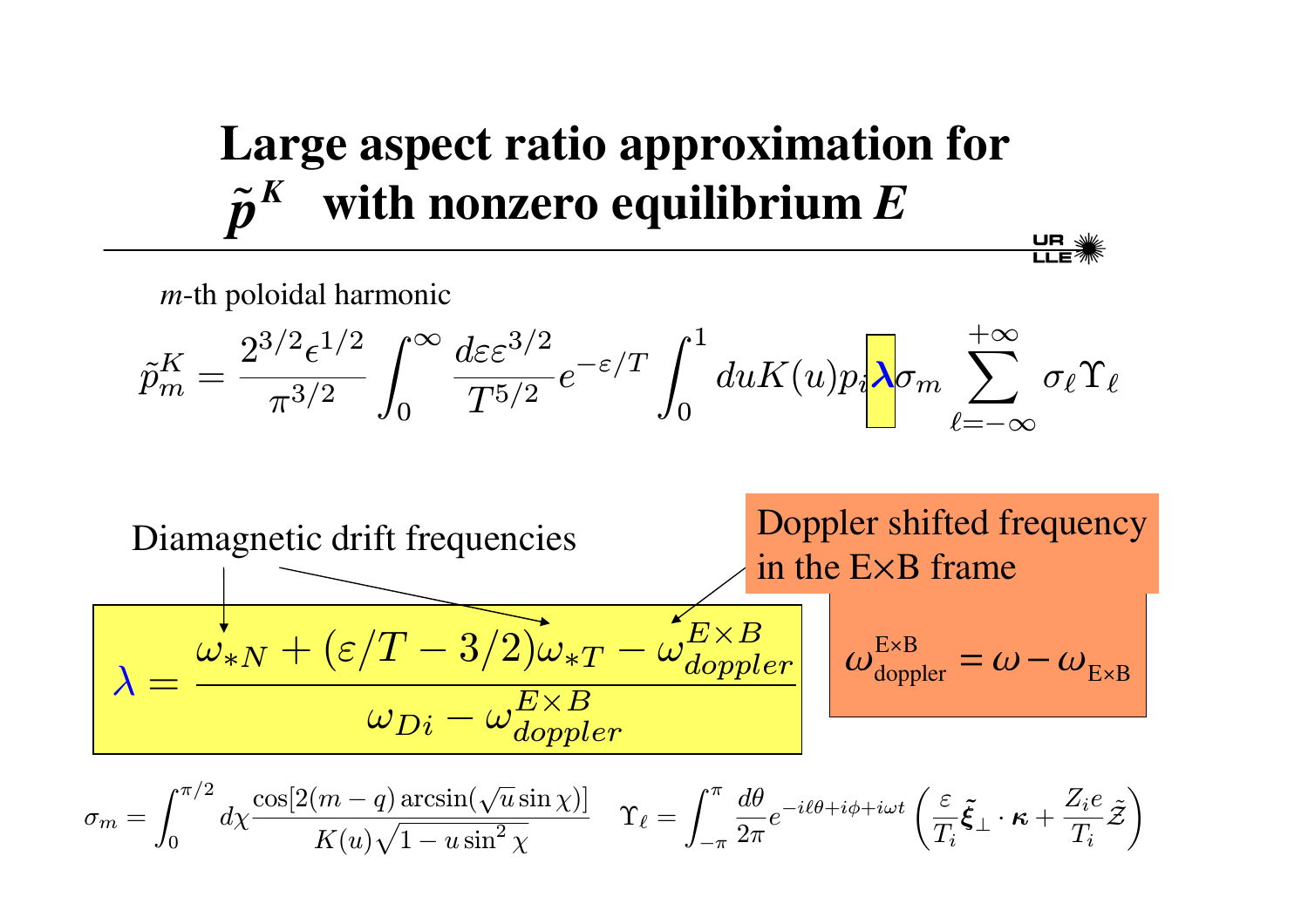#### **Resonance depends on toroidal rotation**

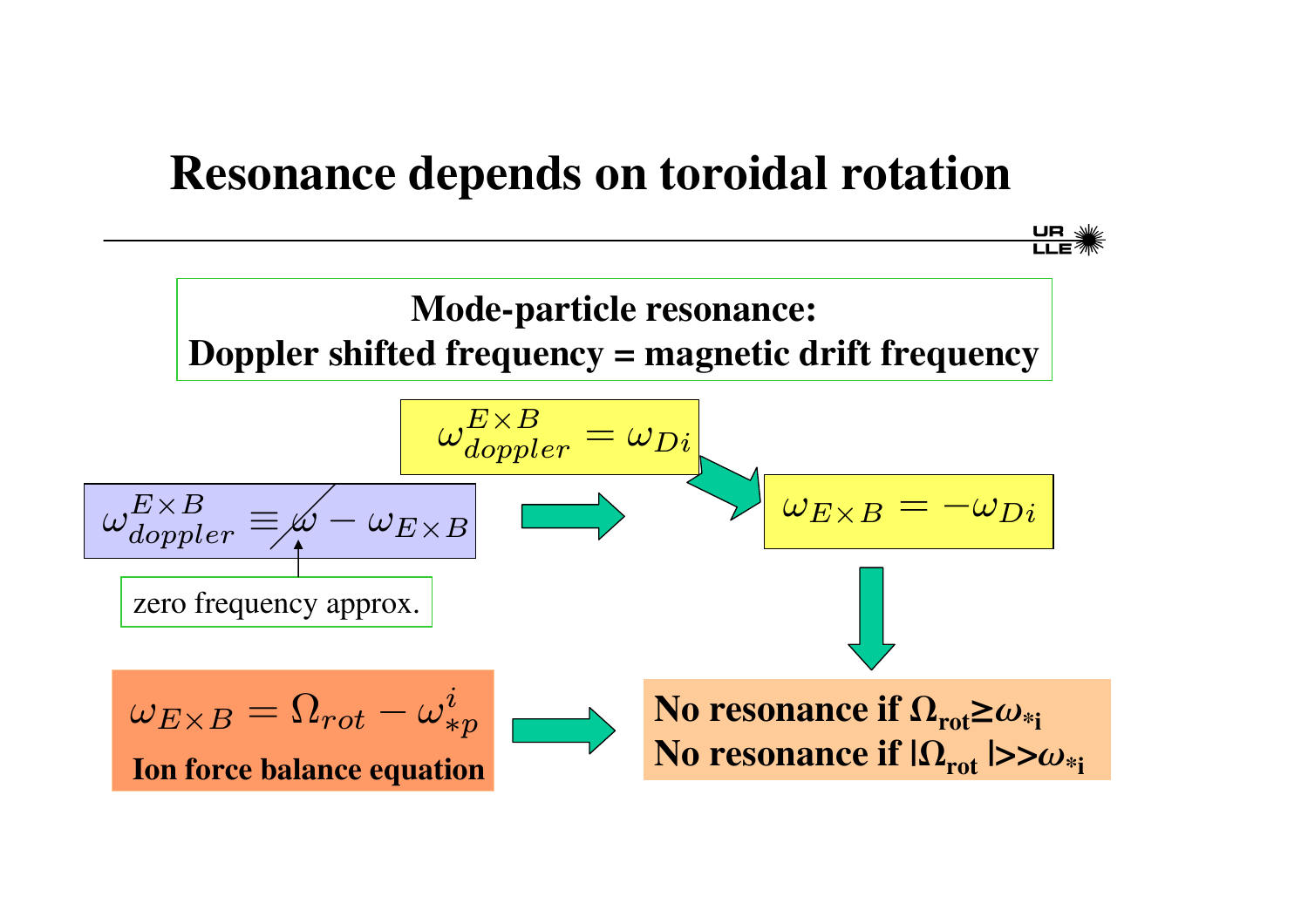## **Kinetic-W versus rotation velocity for ITER-like plasmas**



UR W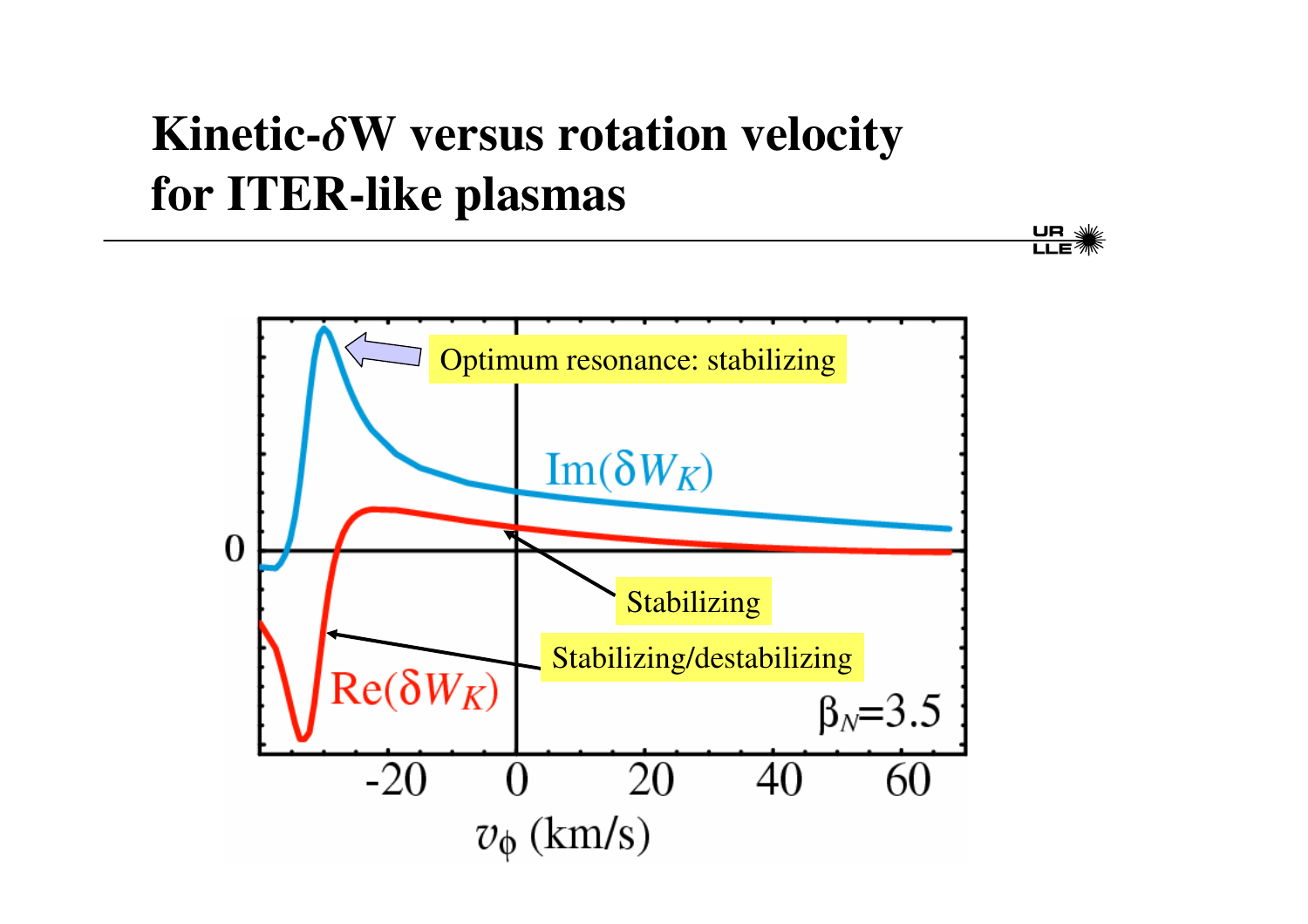#### **A simplified sharp boundary equilibrium\* is used to solve the eingenvalue problem for the RWM**



**<sup>\*</sup>Betti, Phys. Plasmas 5, 3615 (1998)**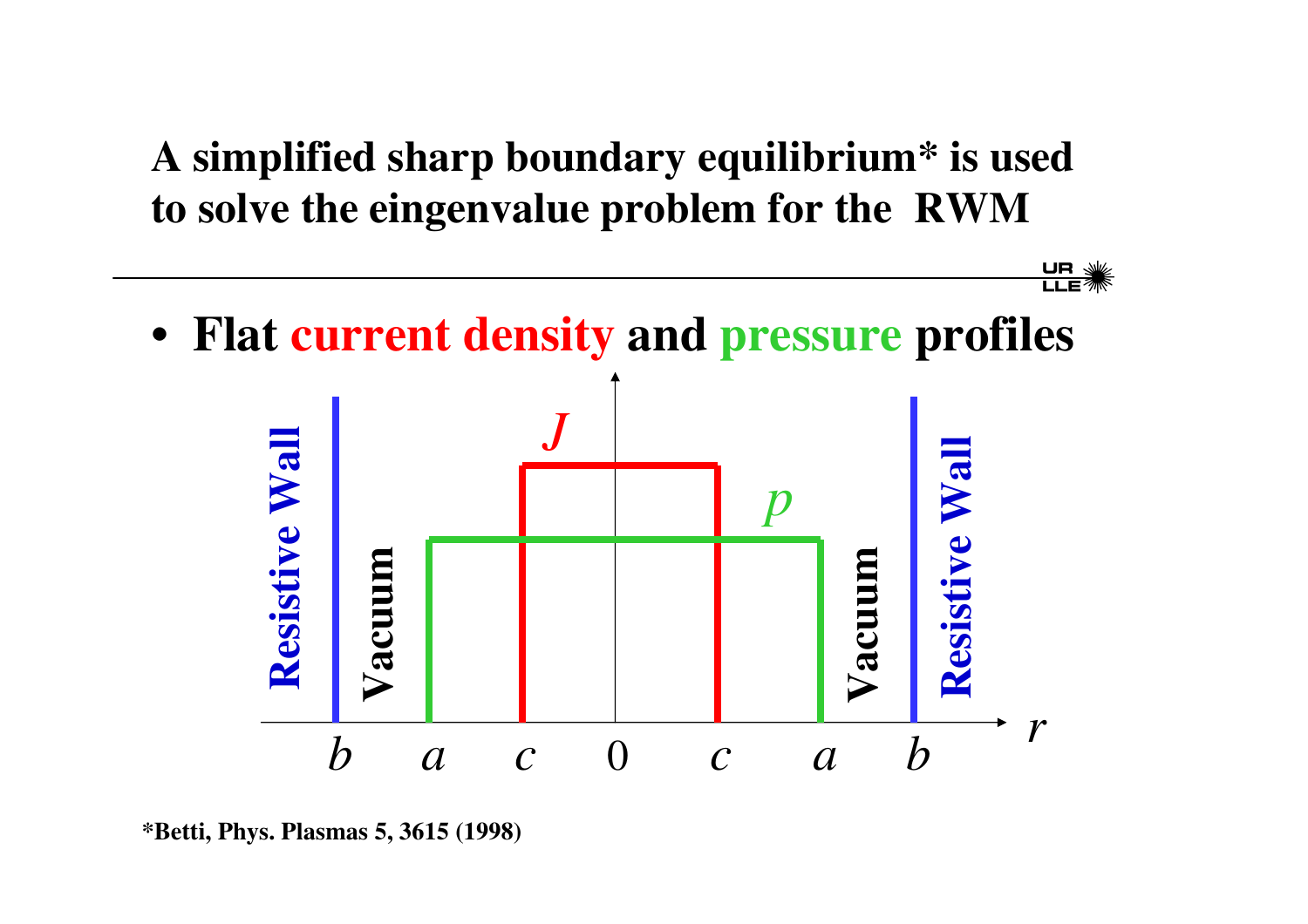### **Stability problem is reduced to simple fluid theory in plasma core**

• **Kinetic pressure enters in momentum equation**

UR )<br>LLE<sup>3</sup>

$$
\nabla(p^F+\tilde{p}^K+B^2/2)-\boldsymbol{\kappa}\tilde{p}^K-\boldsymbol{B}\cdot\nabla\boldsymbol{B} \quad = \quad 0
$$

• **Kinetic contribution vanishes in plasma core because equilibrium pressure is flat**

$$
\tilde{p}^K \sim \frac{\partial f}{\partial r} = 0 \quad \text{ inside plasma } (r < a)
$$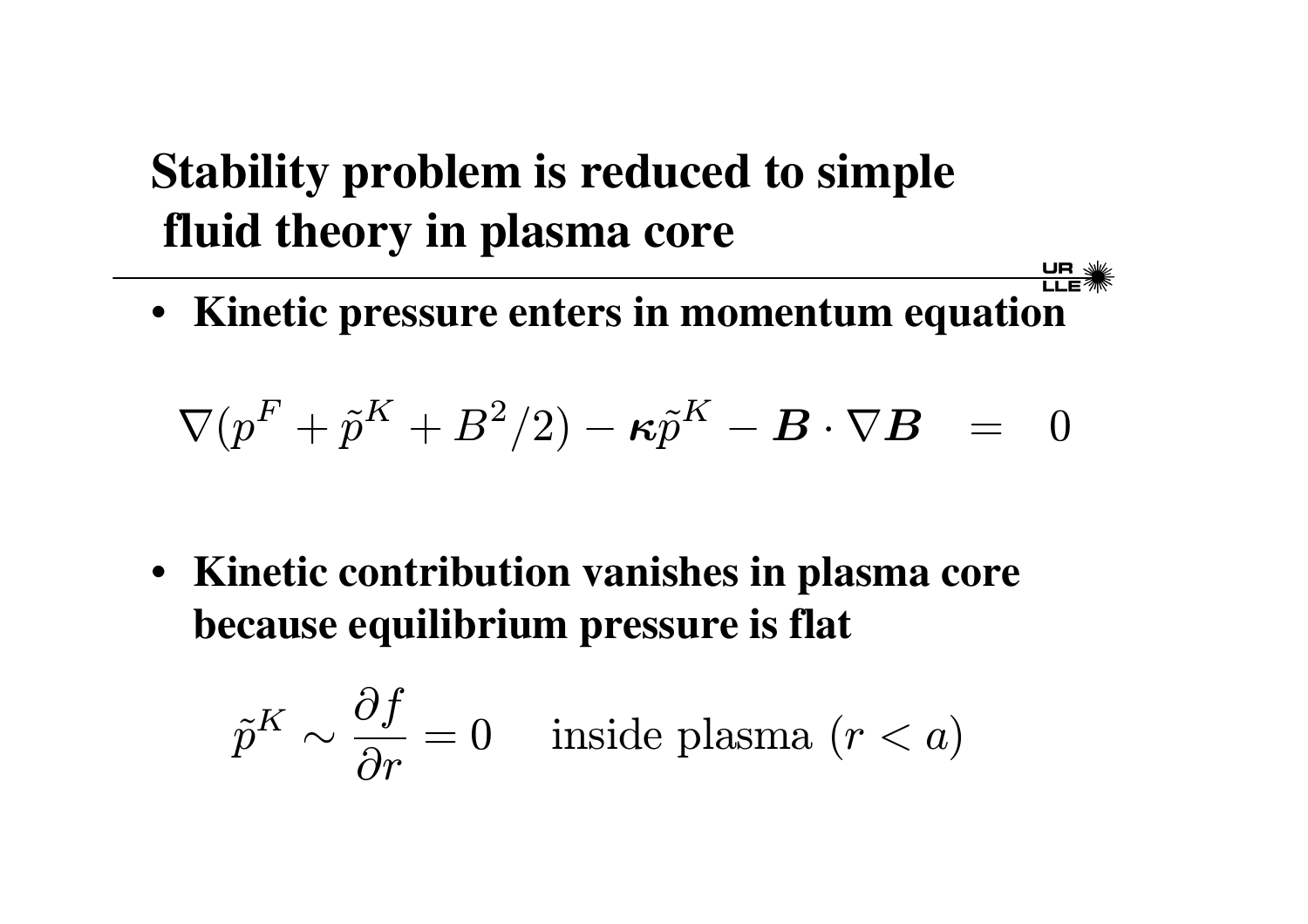#### **Only fluid terms in the plasma core. Solve using the small** *<sup>a</sup>***/***R* **expansion**

• The perturbed magnetic flux follows simple power laws of *<sup>r</sup>*

 $\frac{\mathsf{U}\mathsf{R}}{\mathsf{H}\mathsf{R}}$ 

$$
\tilde{\psi}_m(r \leq c) = \psi_m^0 \left(\frac{r}{c}\right)^{|m|} \quad \tilde{\psi}_m(c \leq r \leq a) = \psi_{1m} \left(\frac{r}{c}\right)^{|m|} + \psi_{2m} \left(\frac{c}{r}\right)^{|m|}
$$

•• The constants are determined through the matching conditions at the current tube boundary *r=c*

$$
\tilde{\psi}_m
$$
 and  $d\tilde{\xi}_m/dr$  are continuous at  $r = c$   
 $\tilde{\psi}_m = rBh_m \tilde{\xi}_m/m$   $h_m = n - m/q$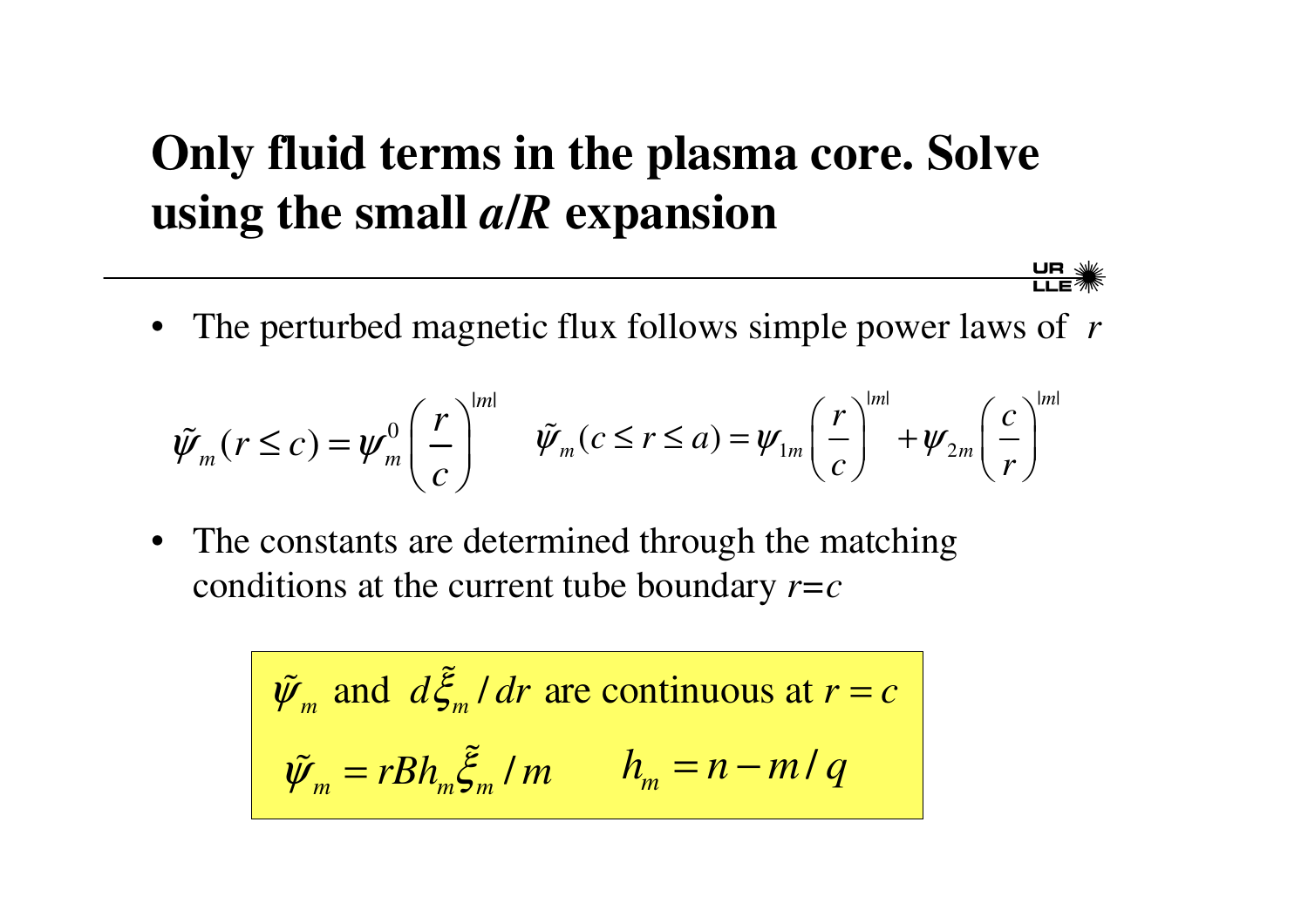### **Delta-function-like kinetic pressure** at plasma edge



<u>UR</u><br>LIE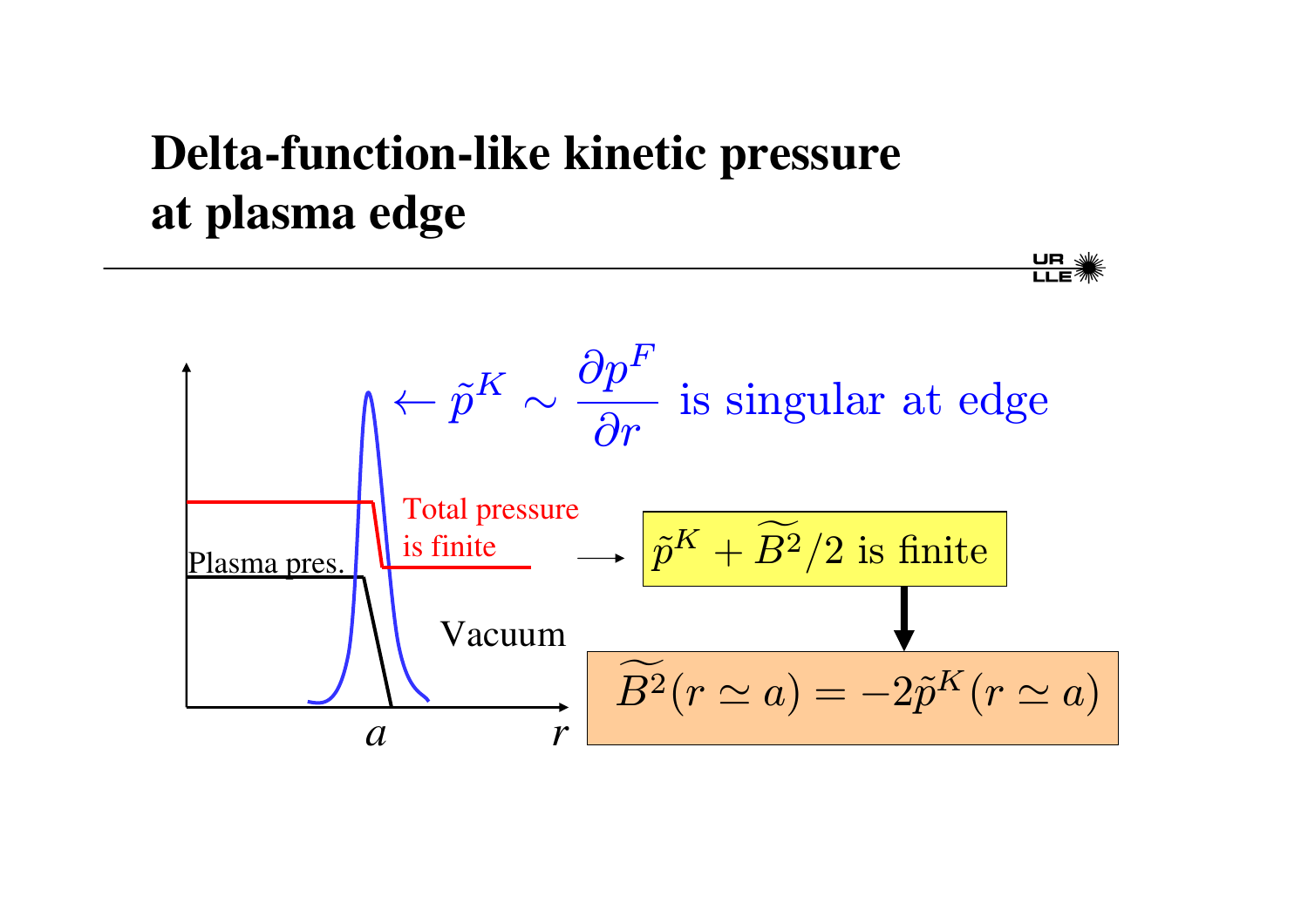#### Kinetic pressure enters through the boundary conditions at the plasma edge

 $\frac{\mathsf{U}\mathsf{R}}{\mathsf{H}\mathsf{R}}$ 

• Boundary condition at the plasma edge  $B^2(r \simeq a) = -2\tilde{p}^K(r \simeq a)$ 

$$
\nabla(p^F + \tilde{p}^K + B^2/2) = \kappa \left( \widetilde{B^2} + \tilde{p}^K \right)
$$

$$
= -\kappa \tilde{p}^K
$$

• Boundary condition includes kinetic effects

$$
\left[\hspace{-0.04cm}\left| p^F+B^2/2\right|\hspace{-0.04cm}\right]_a=-\boldsymbol{\kappa}\cdot\hat{n}\int_{a-}^{a+}dr\tilde{p}^K
$$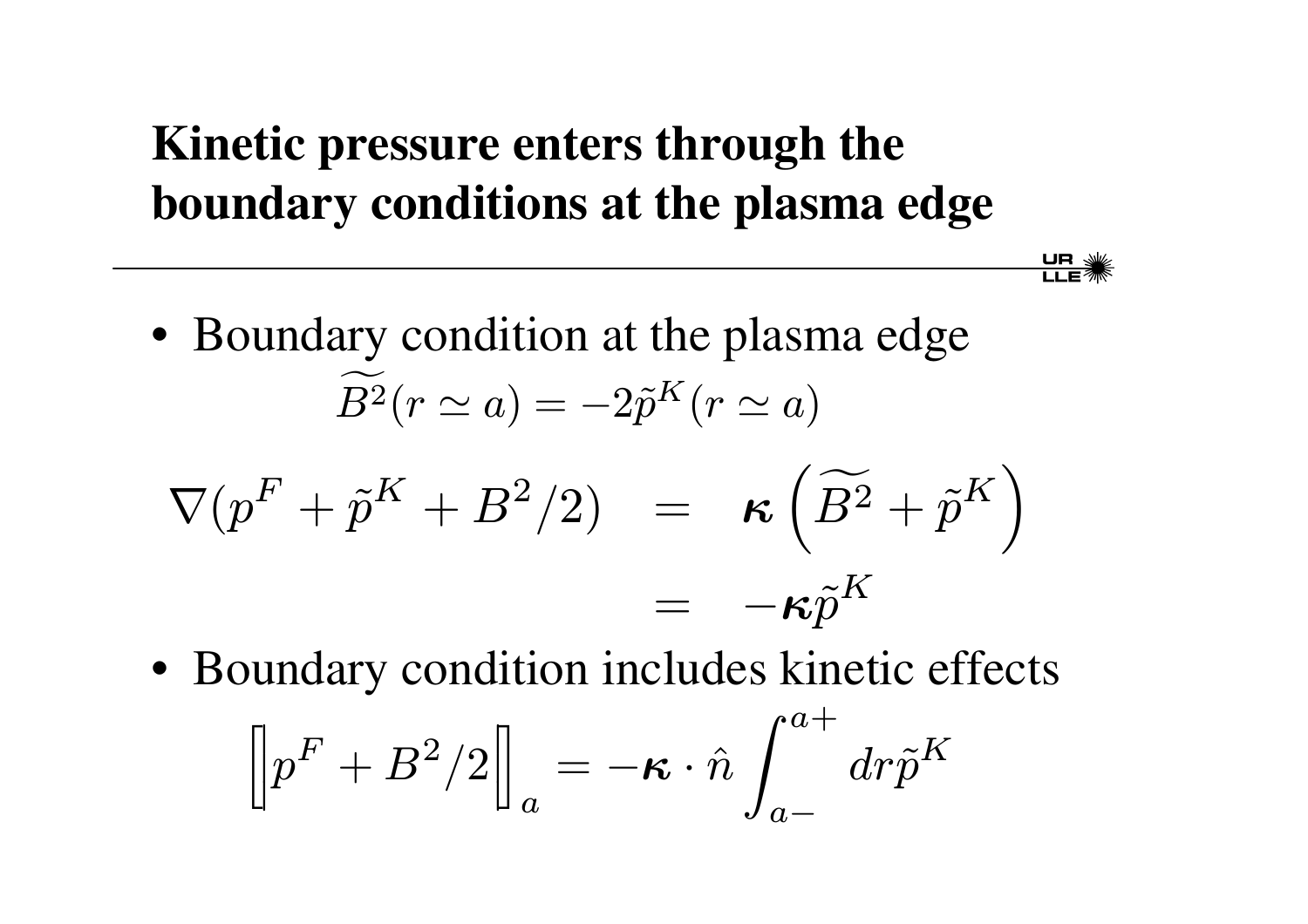### A linear system is derived by matching the solutions at the plasma boundary

• Dispersion relation is derived by matching the vacuum to the plasma solution

$$
-h_m a \tilde{\psi}'_m/m \leftarrow \text{Plasma column magnetic term}
$$
  
\n
$$
+\frac{3}{2} \frac{\beta}{\epsilon} \left( \frac{m+1}{h_{m+1}} \tilde{\psi}_{m+1} + \frac{m-1}{h_{m-1}} \tilde{\psi}_{m-1} \right)
$$
  
\n
$$
\sum \text{Fluid instability drive}
$$
  
\n**Kinetic term**  
\n
$$
+ \text{K.T.} = \sum_j \delta_{mj} (\gamma \tau_w) \tilde{\psi}_j(a) \leftarrow \text{Vacuum term}
$$
  
\n
$$
\sum_j \text{Resistive wall term}
$$

 $\frac{\mathsf{U}\mathsf{P}}{\mathsf{U}\mathsf{P}}$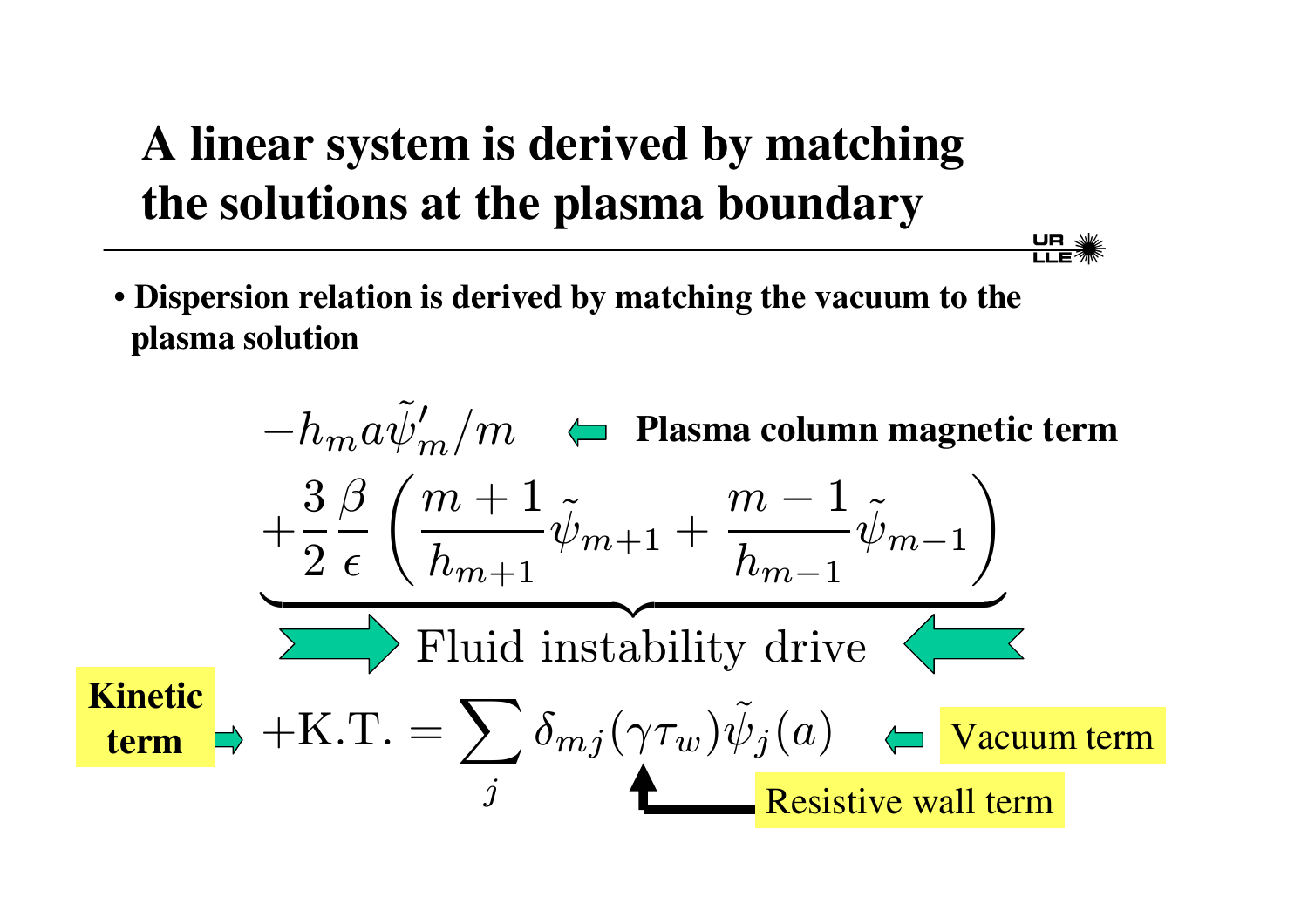### Kinetic terms are frequency dependent and can be of the same size as the fluid terms

 $rac{\mathsf{U}}{\mathsf{LLE}}$ 

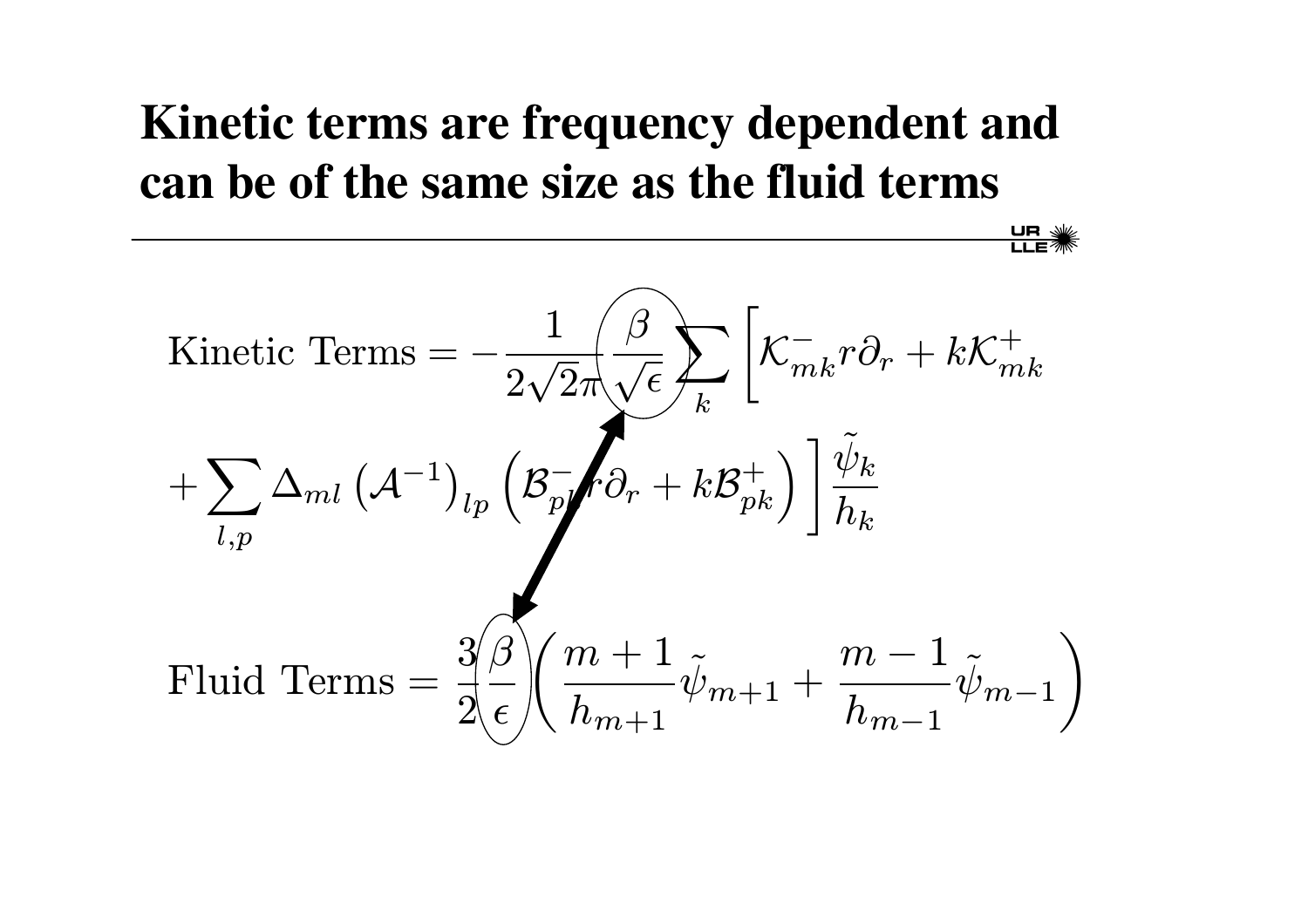### **RWM growth rate is found by setting to zero the determinant of the linear system**

Use ITER-like parameters for advanced tokamak mode

- Set 2<q<2.5 for r<a and  $q \rightarrow \infty$  for r=a,
- $\epsilon = a \sqrt{\kappa/R} \approx 0.4$
- Wall radius/plasma radius =  $b/a \approx 1.2$
- RWM growth rate is calculated for varying  $\beta$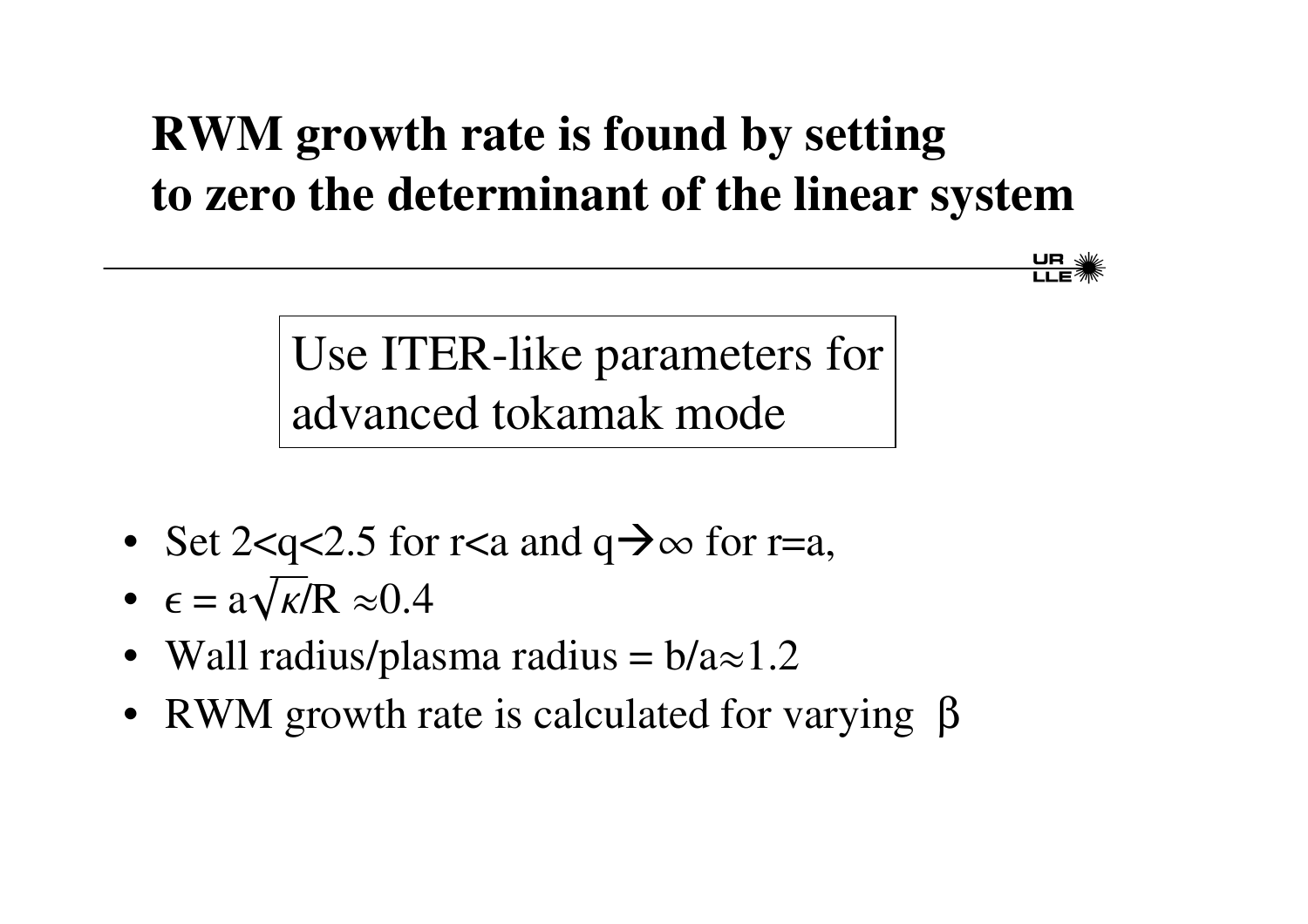#### **Without kinetic effects the sharp boundary model approximately reproduces VALEN**\* **results for ITER**



**\*Navratil, Bialek, Boozer & Katsuro-Hopkins, MHD Workshop, Nov 3-5, 2003, Austin, TX**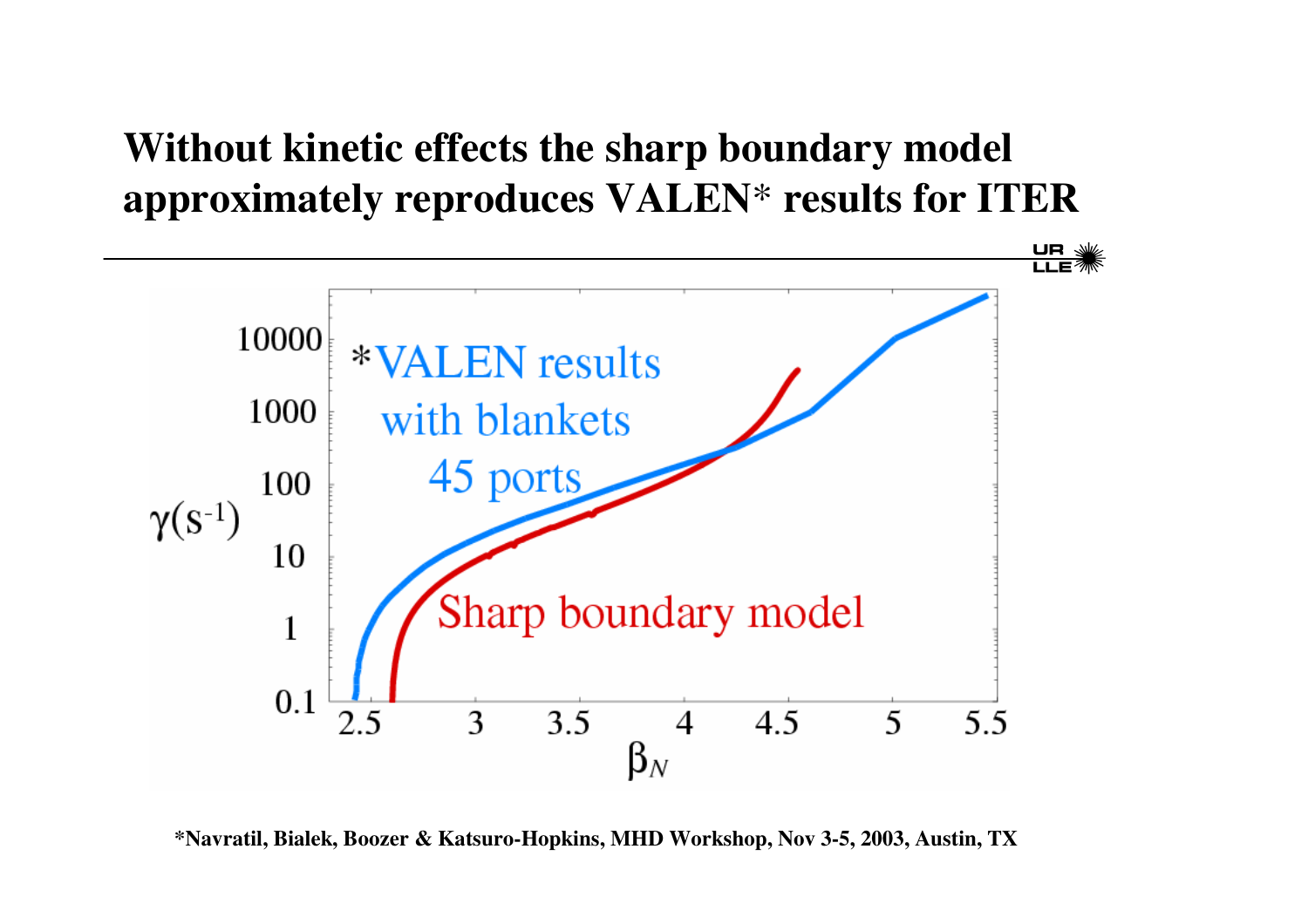## **Trapped-ion kinetic effects suppress the RWM for stationary ITER-like plasmas**

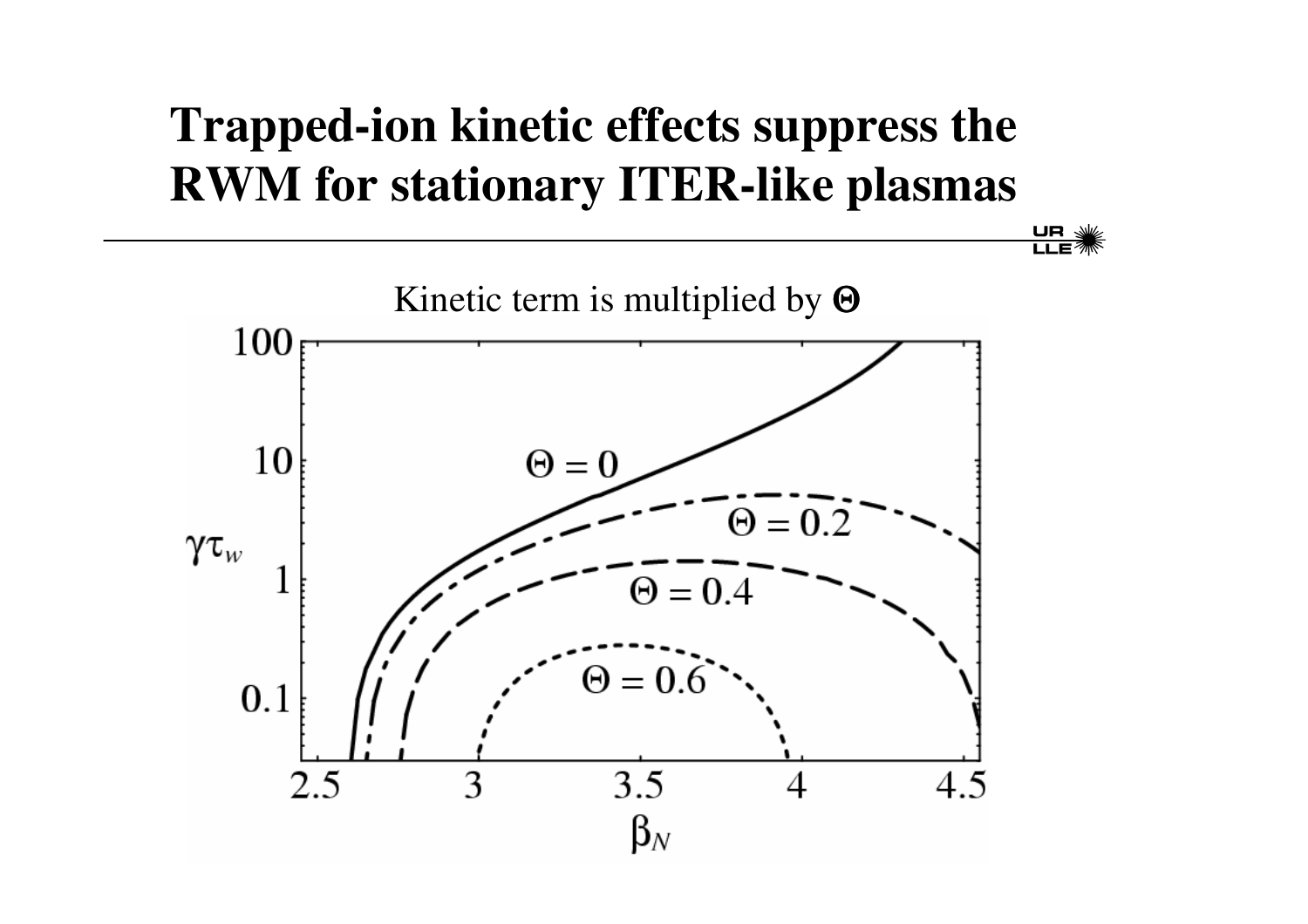#### **Trapped-ion stabilization is ineffective for large plasma flows**

<u>UR s</u><br>LLE<sup>3</sup>

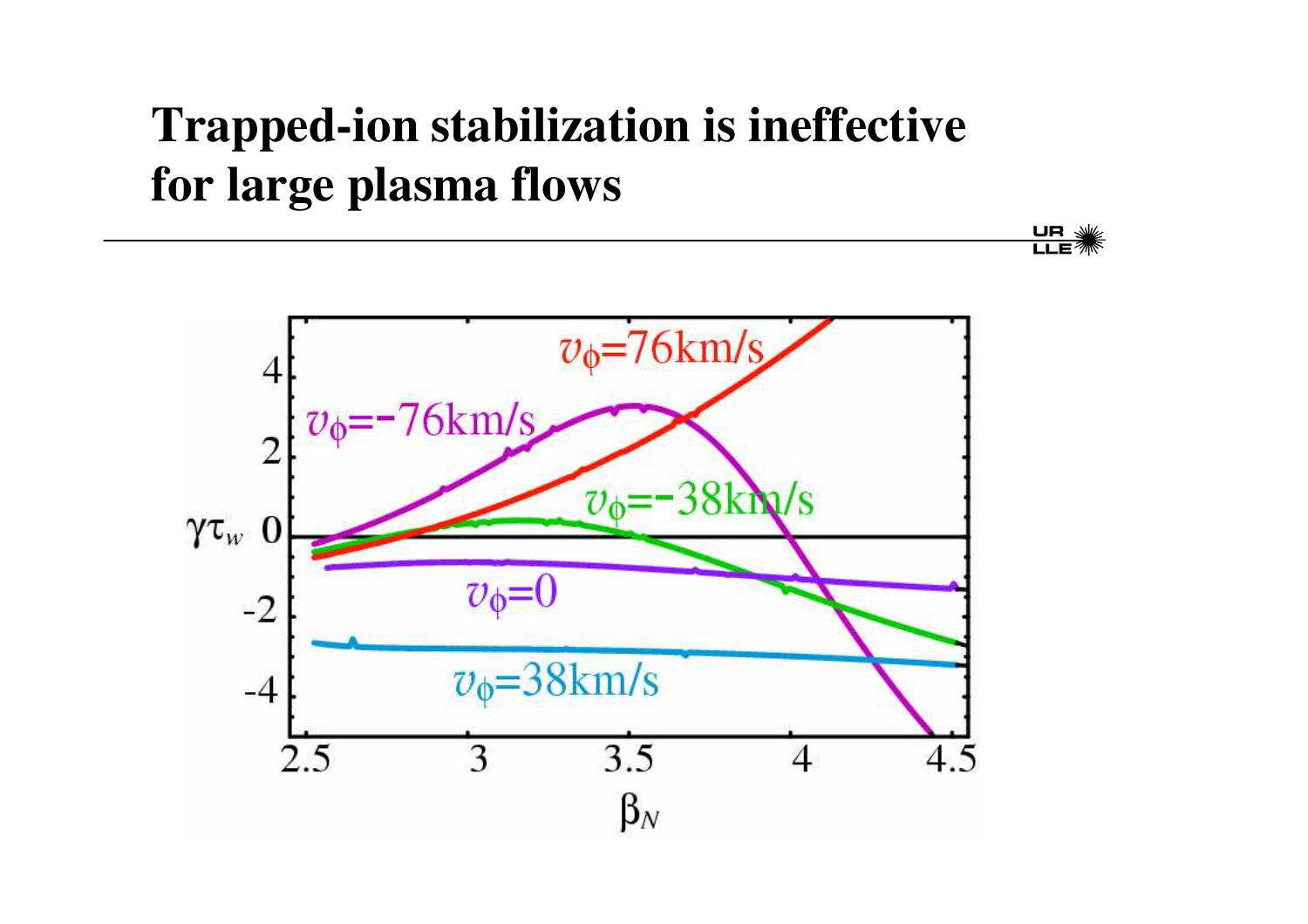### **Calculate RWM growth rate with a MHD stability code**



- $\bullet$ • Kinetic effects does not significantly change mode eigenfunction
- Obtain RWM eigenfunction from ideal MHD code
- Calculate  $\delta W$ 's including  $\delta W_K$
- •• Calculate growth rate from energy principle

$$
\gamma \tau_w = - \frac{\delta W^{\infty}_{MHD} + \delta W_K}{\delta W^b_{MHD} + \delta W_K}
$$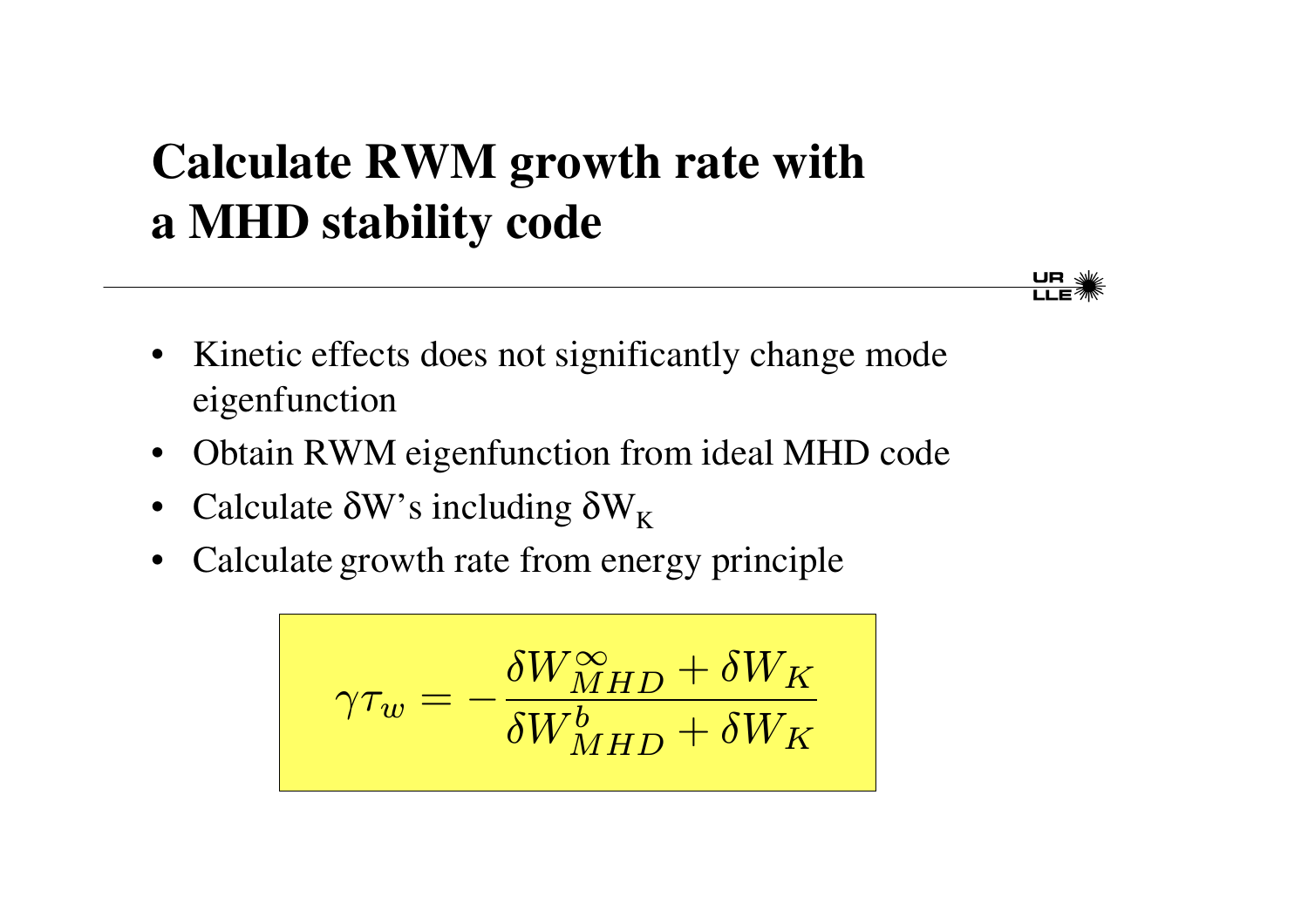#### **Energy principle vs eigenvalue analysis: comparison of numerical results**